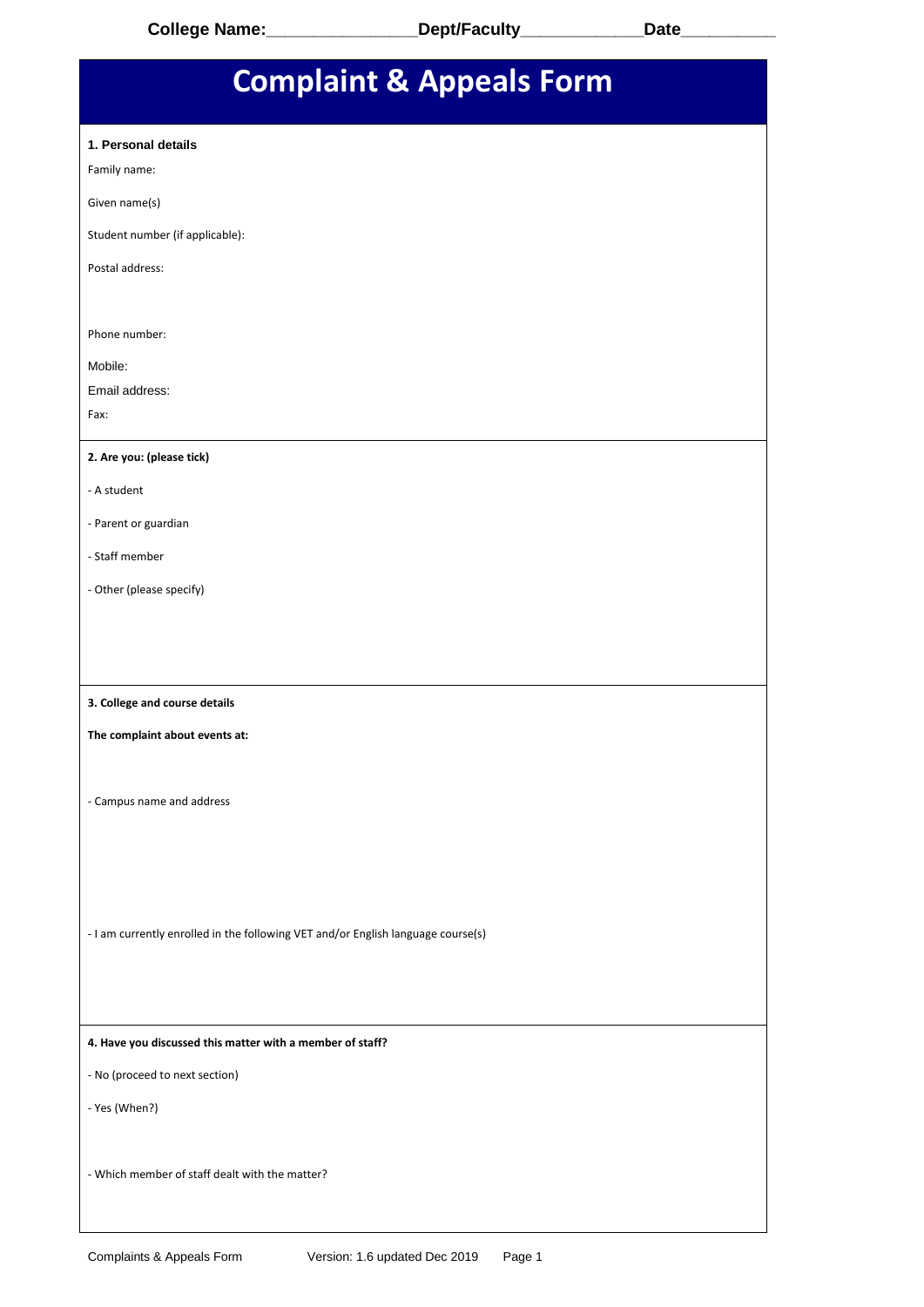# **5. Type of complaint**

### **Please tick the main type(s) of issue(s) your complaint and appeal relates to:**

| <b>Student Services</b>                                         | <b>Teaching Staff</b>                   | <b>Academic Manager</b>        |  |
|-----------------------------------------------------------------|-----------------------------------------|--------------------------------|--|
| course information, advertising<br>material                     | attendance and academic records         | course content and structure   |  |
| cost information or procedures<br>relating to financial matters | equipment and teaching resources        | staff qualifications or skills |  |
| enrolment procedures                                            | arrangements with other<br>institutions | management and organisation    |  |
| student welfare and support                                     | assessment information and<br>processes | other (please detail below)    |  |

#### **Complaint details:**

Please provide specific details of what your complaint is about, and when the matter(s) involved occurred. Providing as much detail as possible will assist us in investigating your complaint. If necessary, you may attach extra pages or material to this form. Please also indicate the outcome you are seeking.

## **6. Authorisation**

Please tick the relevant boxes and sign below.

**Yes**  $\Box$  **No**  $\Box$  **I confirm that I have attempted to follow the Colleges internal complaints & appeals procedure before** lodging this complaint/appeal.

**Yes**  $\Box$  **No**  $\Box$  **I understand that this complaint will be investigated and I will receive a written response within ten (10)** working days.

I authorise *the College* to proceed with an investigation of my complaint

Your signature:

Date:

*This form is to be lodged at the student services office located in the reception area of each campus.*

#### **Privacy notice**

The information provided on this form will be used by the College *to* follow up your complaint & appeal. Information is collected on this form and during your enrolment in order to meet our obligations under the ESOS Act and the National Code 2018; to ensure student compliance with the conditions of their visas and their obligations under Australian immigration laws generally. The authority to collect this information is contained in the Education Services for Overseas Students Act 2000, the Education Services for Overseas Students Regulations 2001 and the National Code of Practice for Registration Authorities and Providers of Education and Training to Overseas Students 2018. Information collected about you on this form and during your enrolment can be provided, in certain circumstances, to the Australian Government and designated authorities. In other instances information collected on this form or during your enrolment can be disclosed without your consent where authorised or required by law.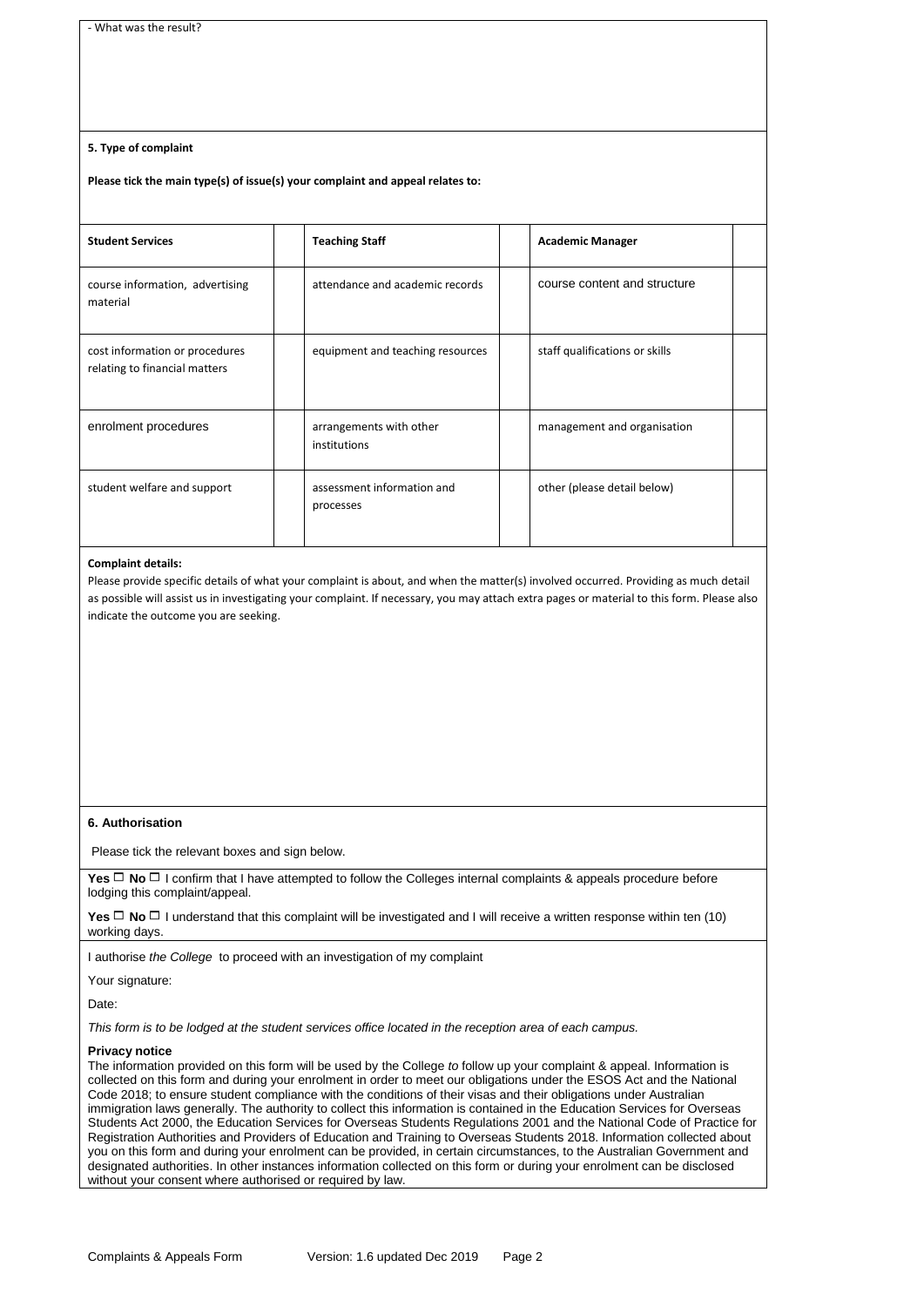# **Complaint Resolution Form**

| College Name: College Name: College Name: College Name:                                                                                                                                                                                                                                                                         |                                                                                                      |                                                                                                                         |
|---------------------------------------------------------------------------------------------------------------------------------------------------------------------------------------------------------------------------------------------------------------------------------------------------------------------------------|------------------------------------------------------------------------------------------------------|-------------------------------------------------------------------------------------------------------------------------|
| <b>Student Name:</b>                                                                                                                                                                                                                                                                                                            |                                                                                                      |                                                                                                                         |
| <b>Address:</b>                                                                                                                                                                                                                                                                                                                 |                                                                                                      |                                                                                                                         |
| <b>Student ID:</b>                                                                                                                                                                                                                                                                                                              |                                                                                                      |                                                                                                                         |
| <b>Phone:</b>                                                                                                                                                                                                                                                                                                                   | <b>Email</b>                                                                                         |                                                                                                                         |
|                                                                                                                                                                                                                                                                                                                                 |                                                                                                      |                                                                                                                         |
| Please explain the details of your complaint (attach copy of complaint form): It is the<br>student's responsibility to clearly explain the nature of the complaint & appeal and the desired<br>outcomes/results expected as a result of initiating the complaint & appeal . Please be specific on<br>what your matter is about. |                                                                                                      |                                                                                                                         |
|                                                                                                                                                                                                                                                                                                                                 |                                                                                                      |                                                                                                                         |
|                                                                                                                                                                                                                                                                                                                                 |                                                                                                      |                                                                                                                         |
|                                                                                                                                                                                                                                                                                                                                 |                                                                                                      |                                                                                                                         |
|                                                                                                                                                                                                                                                                                                                                 |                                                                                                      |                                                                                                                         |
|                                                                                                                                                                                                                                                                                                                                 |                                                                                                      |                                                                                                                         |
|                                                                                                                                                                                                                                                                                                                                 |                                                                                                      |                                                                                                                         |
|                                                                                                                                                                                                                                                                                                                                 |                                                                                                      |                                                                                                                         |
| What outcomes do you expect as a result of making this complaint & appeal?                                                                                                                                                                                                                                                      |                                                                                                      |                                                                                                                         |
|                                                                                                                                                                                                                                                                                                                                 |                                                                                                      |                                                                                                                         |
|                                                                                                                                                                                                                                                                                                                                 |                                                                                                      |                                                                                                                         |
|                                                                                                                                                                                                                                                                                                                                 |                                                                                                      |                                                                                                                         |
|                                                                                                                                                                                                                                                                                                                                 |                                                                                                      |                                                                                                                         |
|                                                                                                                                                                                                                                                                                                                                 |                                                                                                      |                                                                                                                         |
|                                                                                                                                                                                                                                                                                                                                 |                                                                                                      |                                                                                                                         |
|                                                                                                                                                                                                                                                                                                                                 |                                                                                                      |                                                                                                                         |
| Please forward your completed form to the<br>Student Services Officer at Reception for                                                                                                                                                                                                                                          |                                                                                                      | Privacy notice: The information provided on this form will<br>be used by the College to provide students with a written |
| further action:                                                                                                                                                                                                                                                                                                                 | including details and reasons for the decision.                                                      | statement of the outcome of a formal complaint & appeal,                                                                |
|                                                                                                                                                                                                                                                                                                                                 |                                                                                                      | Information collected on this form can be provided, in                                                                  |
|                                                                                                                                                                                                                                                                                                                                 |                                                                                                      | certain circumstances, to the Australian Government and<br>designated authorities. In other instances information       |
|                                                                                                                                                                                                                                                                                                                                 | collected on this form can be disclosed without your<br>consent where authorised or required by law. |                                                                                                                         |
|                                                                                                                                                                                                                                                                                                                                 |                                                                                                      | The authority to collect this information is contained in the                                                           |
|                                                                                                                                                                                                                                                                                                                                 |                                                                                                      | Education Services for Overseas Students Act 2000, the<br><b>Education Services for Overseas Students Regulations</b>   |
|                                                                                                                                                                                                                                                                                                                                 |                                                                                                      | 2001 and the National Code of Practice for Registration<br>Authorities and Providers of Education and Training to       |
|                                                                                                                                                                                                                                                                                                                                 | Overseas Students 2018.                                                                              |                                                                                                                         |